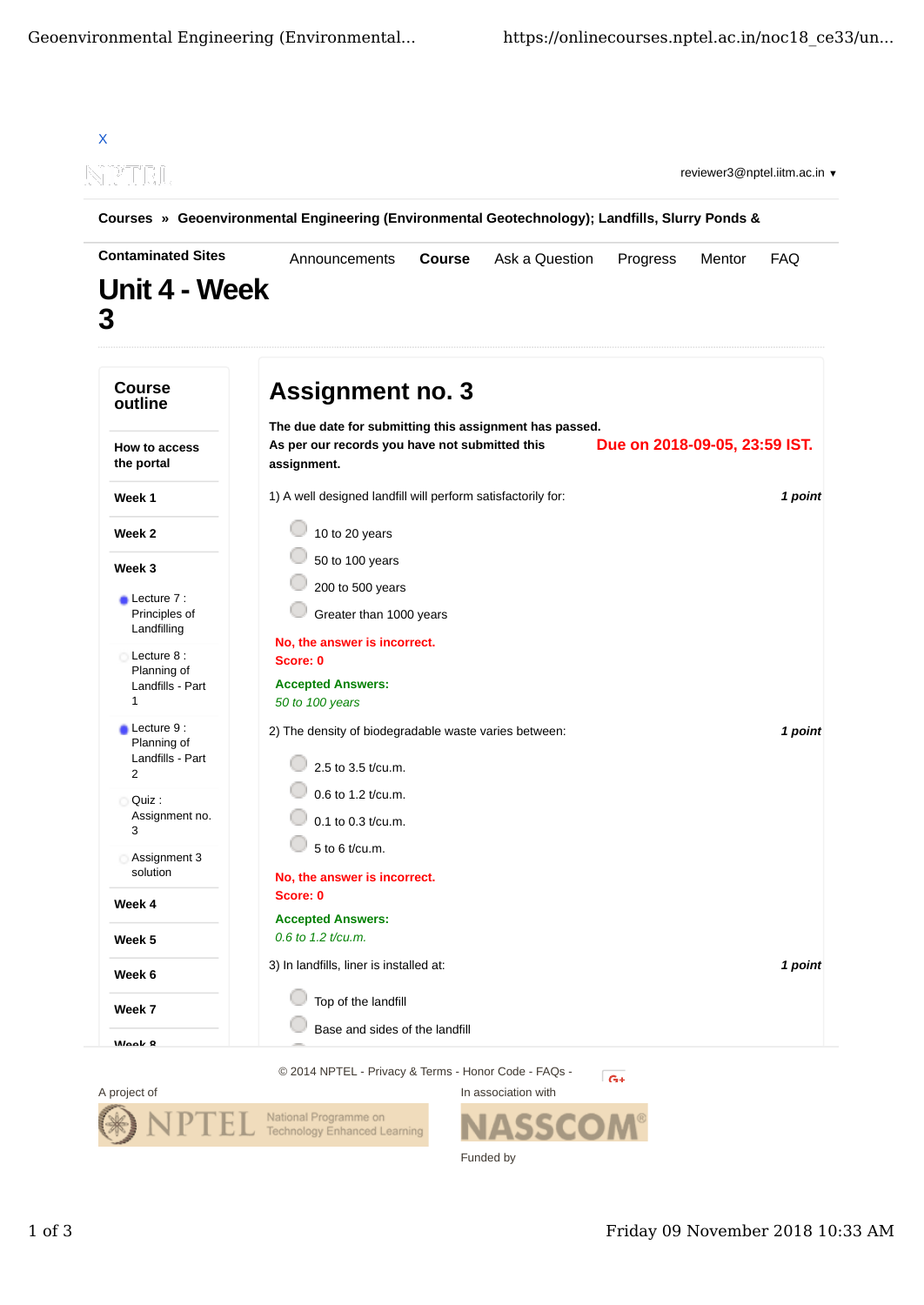## Geoenvironmental Engineering (Environmental... https://onlinecourses.nptel.ac.in/noc18\_ce33/un...

| Week 12 | ce De | 4) Which of the following function is not performed by the cover system?                                              | 1 point  |
|---------|-------|-----------------------------------------------------------------------------------------------------------------------|----------|
|         |       | Collection of leachate                                                                                                |          |
|         |       | Prevention of gas migration to the atmosphere                                                                         |          |
|         |       | Supporting surface vegetation                                                                                         |          |
|         |       | Enhancement of surface drainage                                                                                       |          |
|         |       | No, the answer is incorrect.<br>Score: 0                                                                              |          |
|         |       | <b>Accepted Answers:</b><br><b>Collection of leachate</b>                                                             |          |
|         |       | 5) Construction and Demolition waste landfills are classified as:                                                     | 1 point  |
|         |       | Hazardous waste landfills                                                                                             |          |
|         |       | Non-hazardous waste landfills                                                                                         |          |
|         |       | Inert waste landfills                                                                                                 |          |
|         |       | <b>Special landfills</b>                                                                                              |          |
|         |       | No, the answer is incorrect.<br>Score: 0                                                                              |          |
|         |       | <b>Accepted Answers:</b>                                                                                              |          |
|         |       | Inert waste landfills                                                                                                 |          |
|         |       | 6) Landfills do not extend up to deep depths due to:                                                                  | 1 point  |
|         |       | Ground water table                                                                                                    |          |
|         |       | Proximity to bedrock                                                                                                  |          |
|         |       | Ground water table + Proximity of bedrock                                                                             |          |
|         |       | None of above                                                                                                         |          |
|         |       | No, the answer is incorrect.<br>Score: 0                                                                              |          |
|         |       | <b>Accepted Answers:</b>                                                                                              |          |
|         |       | Ground water table + Proximity of bedrock                                                                             |          |
|         |       | 7) What should be the minimum distance between landfill and habitation?                                               | 1 point  |
|         |       | 100 m                                                                                                                 |          |
|         |       | 500 m                                                                                                                 |          |
|         |       | 10000 m                                                                                                               |          |
|         |       | 5000 m                                                                                                                |          |
|         |       | No, the answer is incorrect.<br>Score: 0                                                                              |          |
|         |       | <b>Accepted Answers:</b>                                                                                              |          |
|         |       | 500 m                                                                                                                 |          |
|         |       | 8) In comparison to a below ground landfill, the capacity of a above ground landfill on the<br>same landfill area is: | 0 points |
|         |       | more                                                                                                                  |          |
|         |       | less                                                                                                                  |          |
|         |       | same                                                                                                                  |          |
|         |       | No, the answer is incorrect.                                                                                          |          |